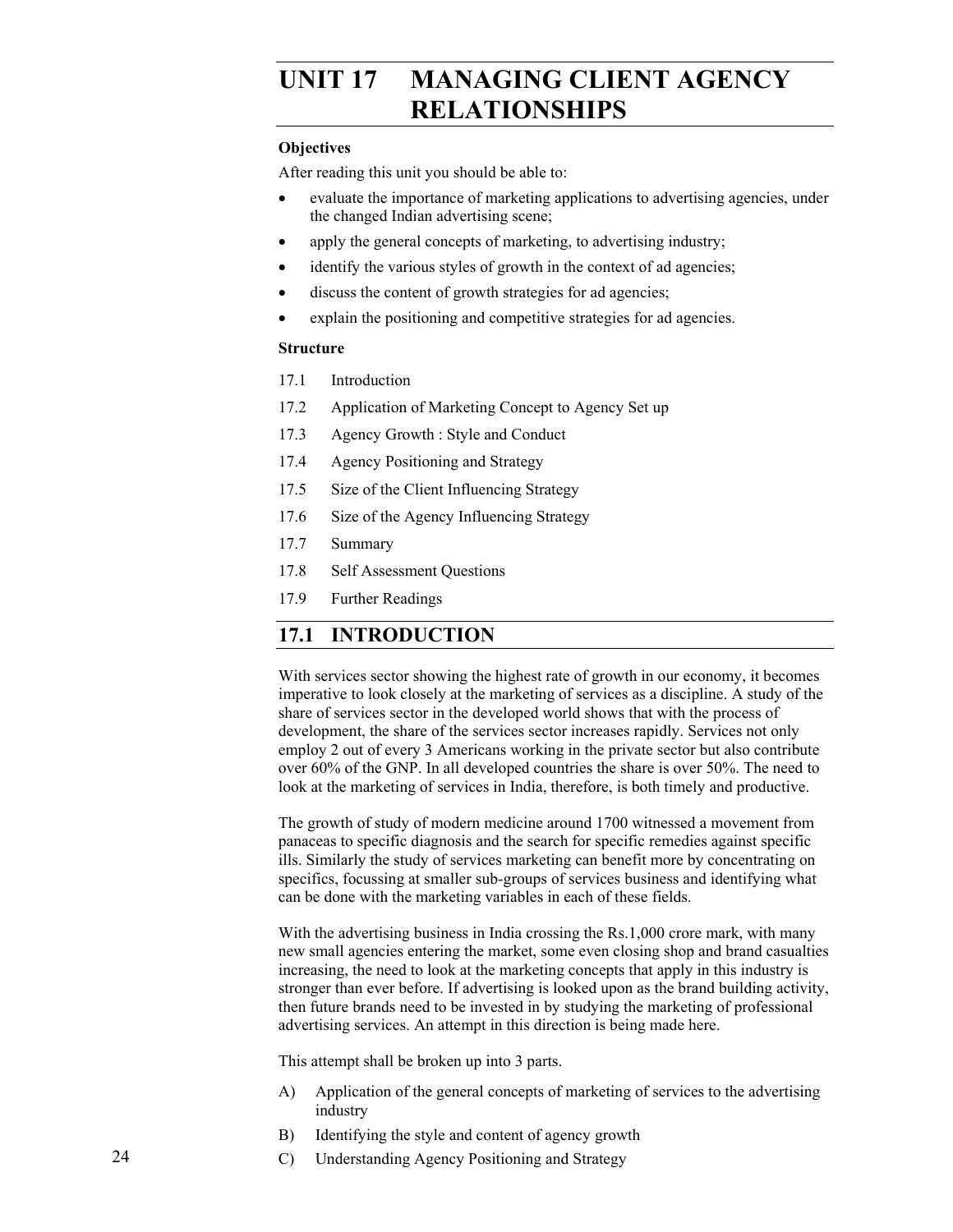## 17.2 APPLICATION OF MARKETING CONCEPTS TO<br>Relationships **AGENCY SET UP**

### **The 4 Ps:**

Kotler defines generic marketeer as one creating value through configuration, valuation, symbolisation and facilitation. In an advertising agency scenario this includes the design of the advertising services package, whether the services offered are inhouse or from freelancers, the range of services offered an intensity of service offering of each of the services in the range. Valuation is the media commission earnings of an agency which are fixed at 15% (until an agency offers unethical discounts). However, valuation of other services in its package can vary as can its art charges. Symbolisation is what the agency is perceived as by its target audience. Alternate symbolisation alternatives can include positioning by size, by creative talent, by auxiliary services, by markets etc. Facilitation has more to do with accessibility of service and ease with which client can tap each of the service offerings of the agency. The production consumption interaction in advertising allows for direct distribution only.

### **Three More Ps:**

The above four concepts correspond broadly with the 4Ps of marketing. Hoever, in the marketing of services 3 more Ps are important. These are personnel, physical facilities and process management. Though these three Ps deal with the preparation of the service, they are as important as the other 4Ps. This is so because the consumer is very often taking part in the shaping of the service offering. The production and consumption interaction .is a unique characteristic of the service industry. Consumers can influence not only accessibility of a service but also communication about it. A dissatisfied consumer, research proves, will influence a large number of people to abstain from using the service. The process management and physical facilities are critical as they work together every time to prepare the service for the consumer.

### **Service: A Non-standarised Product:**

Factories have set formulas for ingredients so that the consumer knows exactly the type of product he is going to consume. For an advertising agency, there is usually no standardised product. When an agency is called by client for consultation on a problem, the solution to the clients problem may well lie with the 3 other Ps (Product, Price, Place), than with promotion. Interaction between client and agency may bring out the fact that advertising is not the right tool to use at this point of time. Should the clients problem lie in the area of promotion, the solution may demand market research or it may need a Direct Marketing campaign instead of media releases. Hence a good client servicing person in an advertising agency cannot be given a predetermined product to sell,

### **Service: Where Product Quality Needs Renewal On Every Purchase:**

While all products produced by a factory may meet pre-determined quality norms, in the service industry giving the consumer consistent quality may not be as easy. This is because the service has to be renewed with every purchase.

Because a service has to be created every time the customer demands it, there is a production consumption interaction while the demand is being fulfilled. As service is usually given personally, the interpersonnel dynamics between the people offering the service and. the consumer has to be nurtured so that the renewal of the service meets certain norms of both service quality and consumer satisfaction. In advertising, agencies giving good creative inputs may also be changed by clients because servicing May not be able to create a positive experience in the clients mind. The production consumption interaction in such a case does not meet client's demand of service quality, hence consumer dissatisfaction is expressed. An appreciation of the renewal aspect of service brings out the importance of people and process (Two of the Three new Ps).

### **Service: An intangible**

With no physical ownership rights existing on the offering to the customer, no transfer of ownership can take place as in a tangible product. Also, unlike a physical product, they can't he evaluated easily by taste, smell feel etc. While the agency's output may help to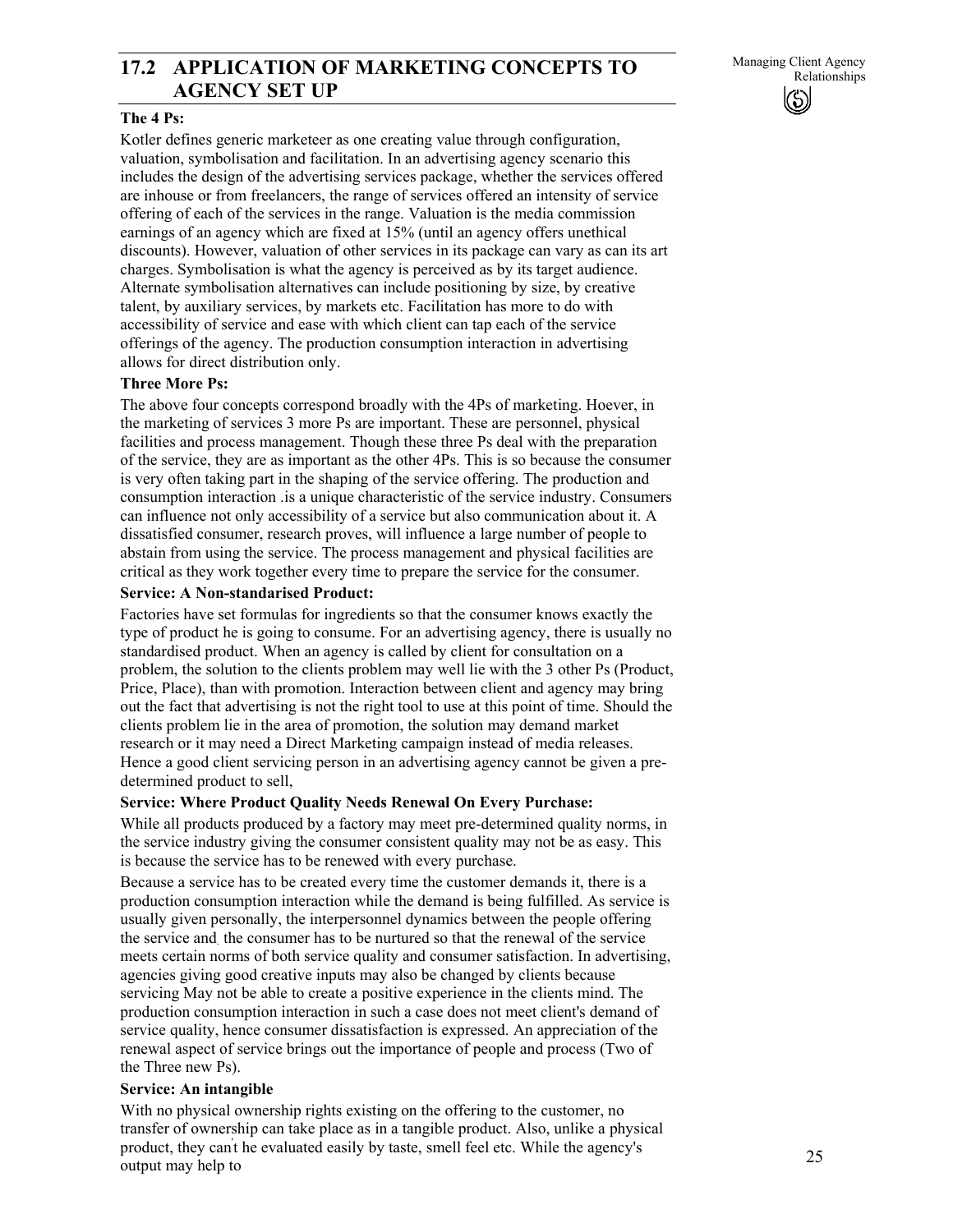sell physical products (sometimes services too) of the client, the agency has no physical product itself to sell. Its physical products at best may be artworks, which by themselves have no value. Alternatively the agency could be considered as selling time and space on the air and in the press. Evaluation of its service, however, can only be done overtime by the response it generates. There are no tangible ways of measuring it today. Activity 1

Visit an advertising agency and collect information to analyse the way the 7Ps have been applied to the service.

......................................................................................................................................... ......................................................................................................................................... ......................................................................................................................................... ......................................................................................................................................... ......................................................................................................................................... .........................................................................................................................................

## **17.3 AGENCY GROWTH: STYLE AND CONTENT**

### A) Content/philosophy Of Growth

Agency growth is a dependent variable. The business philosophy of a good agency defines its growth, as a dependent variable of the client's growth. Thus the primary task of an agency is to make its client's products grow. In the long run when planning for growth of the agency, it becomes very imporatnt to develop skills that nurture and foster the growth of the client organisation.

- Hence though physically agencies may execute artworks, write copy, produce films, plant for media buying and provide routine servicing to clients, this is only the outer manifestation of its real business.
- The real job of the agency is to build brands, increase market share, penetrate new markets, influence product development and planning, understand, participate in and may be, even influence marketing strategies. The job again, may not end here.
- A client organisation is different from a brand. It may have needs of corporate communication-which may have to be identified and 'then fulfilled.
- The client as a corporate identity may be evolving. The agency could participate in its process of identifying new markets, new products and new business. Thus an agency should grow not only with the brands that it helps to build but also evolve and grow with its client organisations.

### **Style of Growth**

As with marketing of any business firm, there are three objectives that professional firms also seek: Sufficient demand, sustained growth and profitable volume.

To achieve these objectives professional firms need to market themselves. The three styles of marketing for an agency (as for any professional firm) can be : minimal, hard-sell and

**Minimal Marketing :** Minimal marketing is practiced by many firms offering professional services. These firms dislike thinking of themselves as businessmen, instead state that they are motivated by service. They think of marketing as a salesman's job and look down on business solcitation. They believe that their good work will get more clients.

**Hard Sell Marketing:** Hard sell marketing is at the opposite end of the spectrum to minimal marketing. It reflects a total sales orientation, offering price discounts, bad mouthing competition, offering referral commissions and indulging in practices bordering on violating. professional codes of ethics. This approach forgets like any sales oriented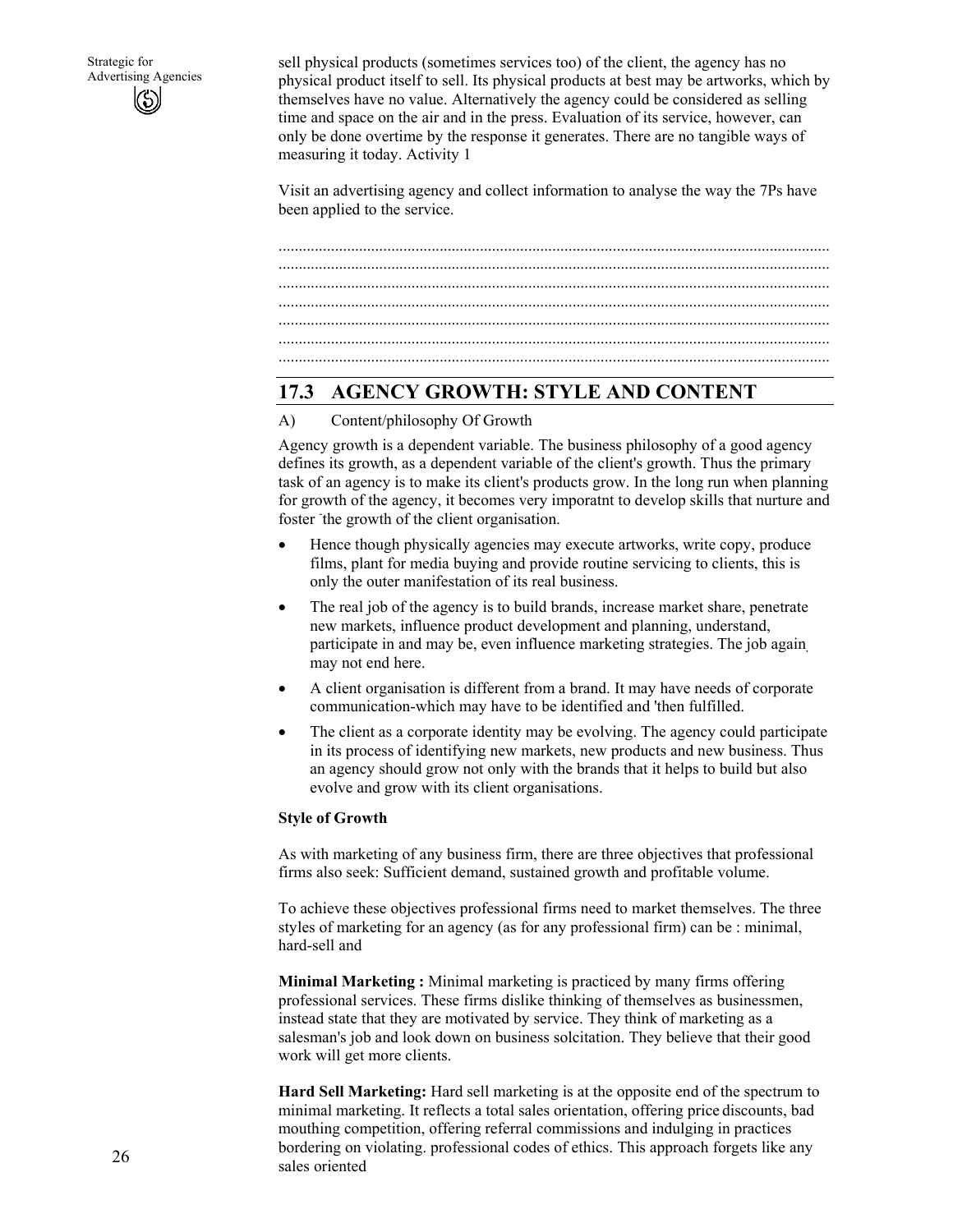**Professional Marketing:** This approach to marketing of professional services is in consonance with the professional code of ethics. Such an approach involves

- planning for long-range marketing objectives and works out strategies to match
- training staff to improve the efficiency and effectiveness of marketing and personal selling
- allocating time and budget to support marketing activity
- ensuring that quality of professional services offered currently does not suffer as marketing activity is increased.

Such effort is usually preceded by gathering data about the market. Strategies are evolved thereafter. These strategies may include "service" or "market" specialisation. Specialisation in any particular service/range of services may give an agency a cutting edge with clients who are looking for those services. Similarly specialising in certain type of markets (say "public issues" market) may pre-empt segments of the market to the agency. Another strategy may be of expanding services to current clients.

## **Activity 2**

Study the advertising scene in India by looking at agency profiles reported in magazines like A &M, Business Today, Business India, etc. Analyse the patterns of agency growth to give examples of minimal marketing, hardsell marketing and professional marketing.

......................................................................................................................................... ......................................................................................................................................... ......................................................................................................................................... ......................................................................................................................................... ......................................................................................................................................... .........................................................................................................................................

## **17.4 AGENCY POSITIONING AND STRATEGY**

## **1. Positioning**

One way defining Positioning of an advertising agency could be:

"Bringing the right people together and making them work effectively for a brand". This. is an incomplete definition for it ignores the `consumer benefit' approach or the clients point of view. Clients have specific needs when searching for agencies. Agencies have more strengths in certain areas. Symbolisation (or positioning) is the `value added' dimension agencies give to these strengths so that the client perceives them as fulfilling' his specific needs.

### **Positioning by Size**

A client may be looking at a "big" or a "small" agency. The positioning statement for a "big" agency includes "full infrastructural back up, many branches, the ability to think and act big, benefit of experience of handling many product categories etc." Positioning statement for a "small" agency includes "Flexibility, personalised service and attention, innovation, quick turnaround time, time and ability to go that extra mile for a client and his product etc."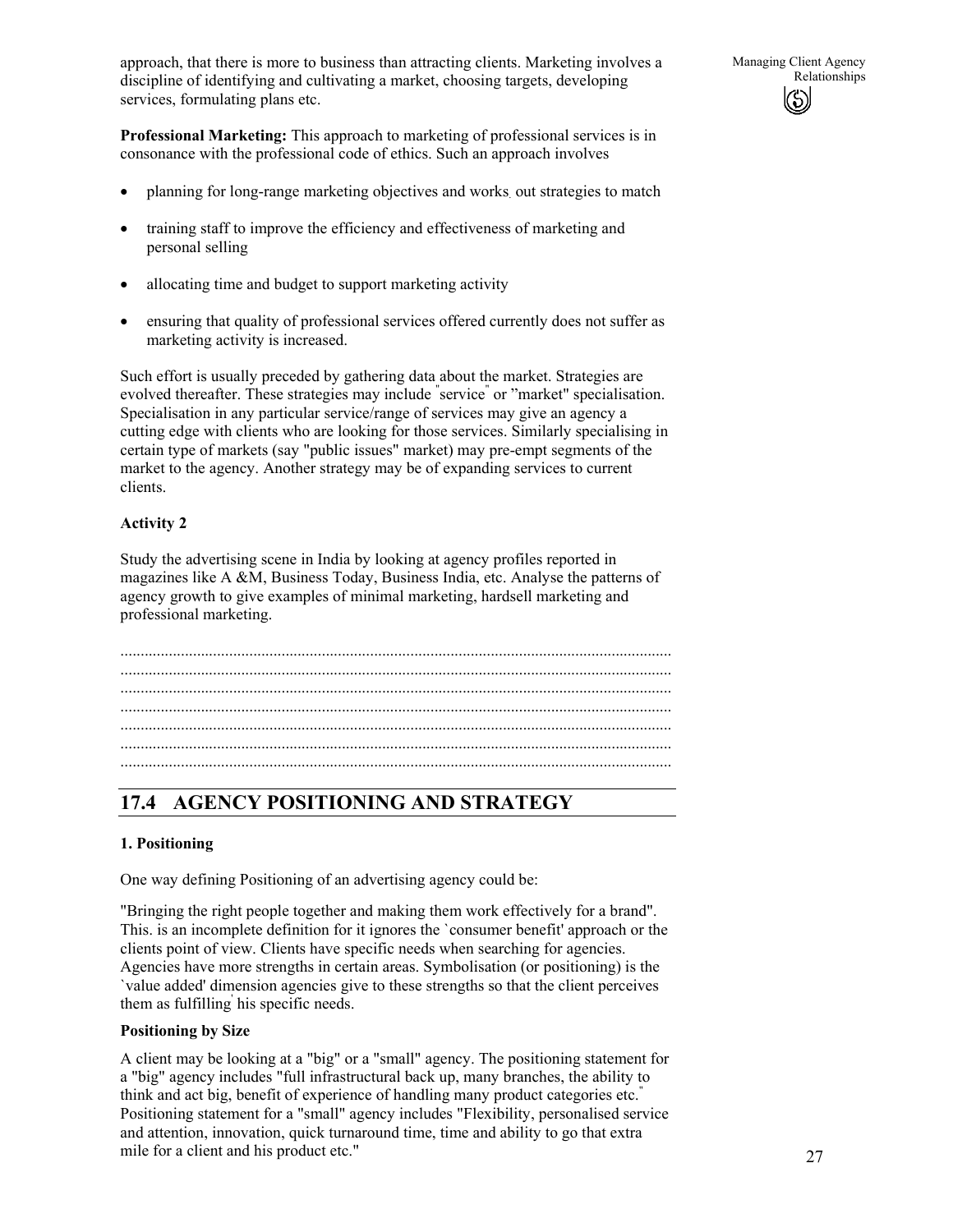### **Activity 3**



Talk to a few big clients, who use advertising agencies regularly for their promotional activities. What are the criteria these clients use to select ad agencies?

......................................................................................................................................... ......................................................................................................................................... ......................................................................................................................................... ......................................................................................................................................... .........................................................................................................................................

### **Positioning by Talent**

It must be remembered here that an agency has to offer full fledged services. However its positioning may be decided by the strength it creates in one particular area,

"Creative oriented". The client may be looking for agencies which are capable of delivering strinkingly different creative output. This positioning can cut across the size barrier. The "small" agency too can position itself in this slot, earning the label as "creatives hot shot" for itself.

Clients may find strikingly different creative output very suitable in product categories where technology has matured and no distinct product advantages exist. A client may need to bank upon creative to create a "communication difference" .

"Marketing input oriented" . Some agencies may have strengths of having good brand thinkers. This, then, becomes the point of differentiation for the agency. Clients, too, may look for such agencies with whom they can discuss marketing strategies. The benefit offered by this positioning to the client is a better interpretation of the marketing concept into advertising.

"Others". Other alternatives could be based on talent in the agency. For example an agency may be able to offer good "servicing input", another may have excellent "media planning" skills etc.

## **Positioning By Auxiliary Services**

Agencies can position themselves by offering additional services like in-house "market research" services. Further alternatives are "Direct Marketing", "Public Relations" etc. These package of services can help give an agency the extra edge with clients whose usage level of such services are high, The synergy of advertising with market research or direct marketing is the consumer benefit offered by agencies choosing this positioning alternative.

### **Positioning by Markets**

It is possible for an agency to position itself by markets, too. Some agencies in India specialise in "public issue" *advertising.* Their positioning in this segment is so strong that few consumer product launches are done by these agencies while the bulk of the public issues business in the country is diverted to them. There are also some agencies whose bulk of the business comes through publishing "Tender Notices" of public sector undertakings. This is another example of specialisation by markets, It is possible for agencies to specialise in industrial products advertising or retail advertising.

## **Positioning by Price**

Though professional code of ethics do not allow any discounting practices on media commission earnings, some agencies position themselves by offering discounts to clients.

## **Activity 4**

Look at the advertising agency that you studied for Activity 1. Can you analyse the positioning the agency has sought to achieve? What are the alternative positions for this agency, looking at its infrastructure, resources and markets?

.........................................................................................................................................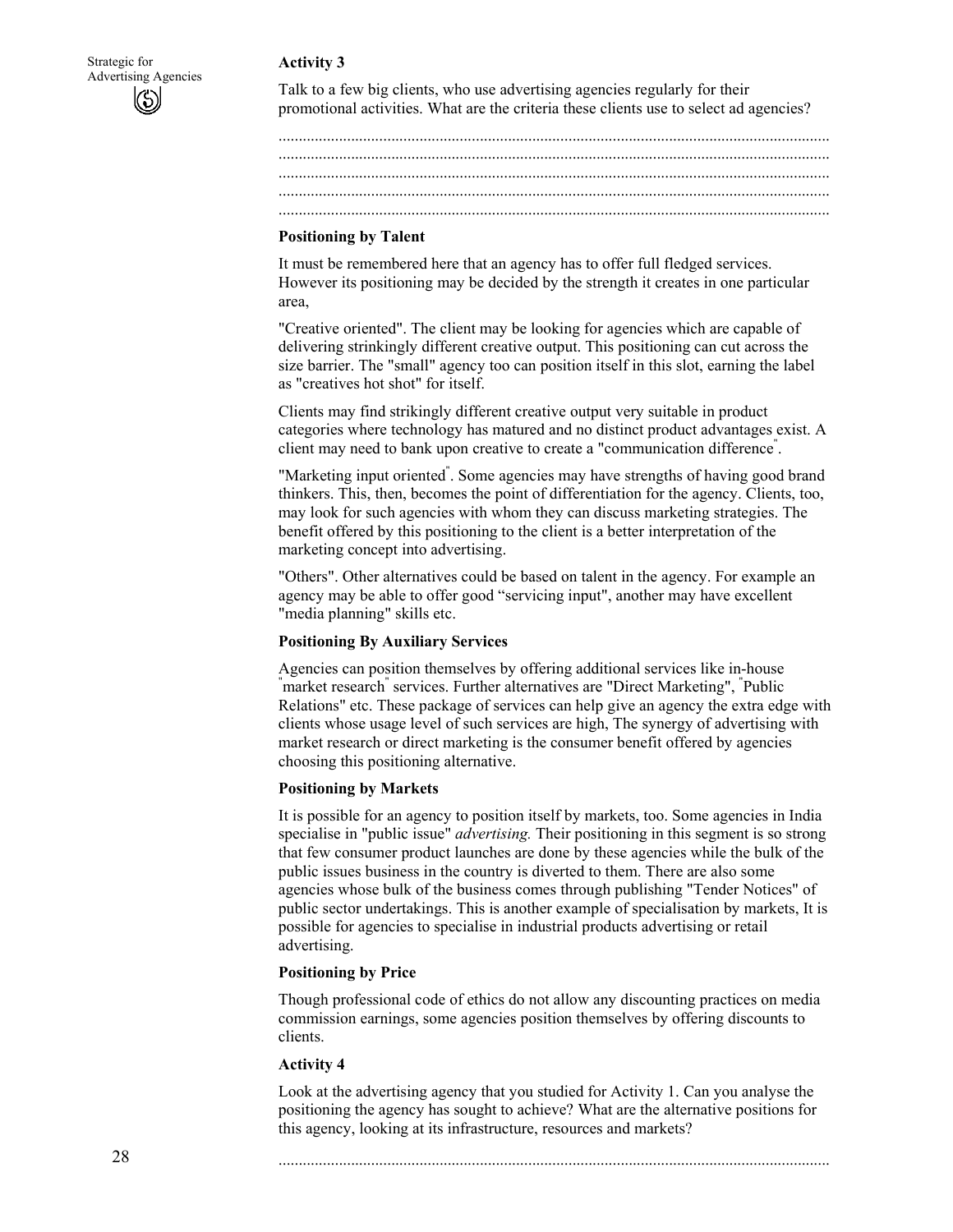......................................................................................................................................... ......................................................................................................................................... ......................................................................................................................................... ......................................................................................................................................... ........................................................................................................................................

## **17.5 SIZE OF THE' CLIENT INFLUENCING STRATEGY**

The nature of inputs required from an agency vary with the size of the client and the brand. Different expectations from agency in entrepreneurial, medium size and dominant brand positions are discussed here.

### (a) **Client: Entrepreneurial: Agency Task: "Nurturing of new brand" "Create positioning"**

When the client is young and small he is launching a new product/new established market. This is an entrepreneurial phase for the client. The services the client demands of the agency must be able to comprehend the growth pangs of an enterpreneurial organisation and even though such brands usually bring low levels of billing, an agency must devote time to their needs which are usually unique and require an enterpreneurial decision making streak in the agency as well. Quick decisions and quick reflexes of an agency are critical as enterpreneurial marketing is like guerilla warfare. Such tactics, if backed by sound marketing thinking at client/agency end usually lead to success and rising brand shares. The basic agency task is however to create a brand positioning strategy for the client. Quick responses of client and agency as they fine tune the positioning in the market place are critical.

The demands from various departments of the agency for an enterpreneurial client, are as follows:

| Servicing:               | Personlised to the enterprenuer. Decision Making: Quick,<br>based on gut feel.                  |  |  |  |  |  |  |  |
|--------------------------|-------------------------------------------------------------------------------------------------|--|--|--|--|--|--|--|
| <b>Servicing person:</b> | Should be senior, capable of thinking on his feet. Must<br>have knowledge of Account Planning.  |  |  |  |  |  |  |  |
| <b>Media Planning:</b>   | Should focus on low cost, unconventional media.                                                 |  |  |  |  |  |  |  |
| <b>Account Planning:</b> | Should be capable of evaluating if client's gut feel meets<br>marketing logic                   |  |  |  |  |  |  |  |
| Creative:                | Should never let the focus shift from the brand positioning in<br>the flood or ideas coming in. |  |  |  |  |  |  |  |
| <b>Client Focus:</b>     | In early enterpreneurial phase may be survival. Agency<br>should understand this.               |  |  |  |  |  |  |  |

## **b) Client: Medium Size**

## **Agency Task: "Strengthen brand postioning" to build brand leader.**

Two scenarios are discussed here;

i) When client's growth is faster than the market growth.

Here the focus moves to one of strategic planning for a brand to become a leader. Even when a brand has succeeded in an enterpreneurial set-up, the agency for its 'next phase of growth may have to alter its style as the client may enter new markets and segments by now and even though servicing may still be personlised, account planning will need to be more formalised keeping many more variables in mind, which, at an enterpreneurial risk-taking stage may have been ignored. The basic agency task here is to strengthen brand positioning to build a brand leader.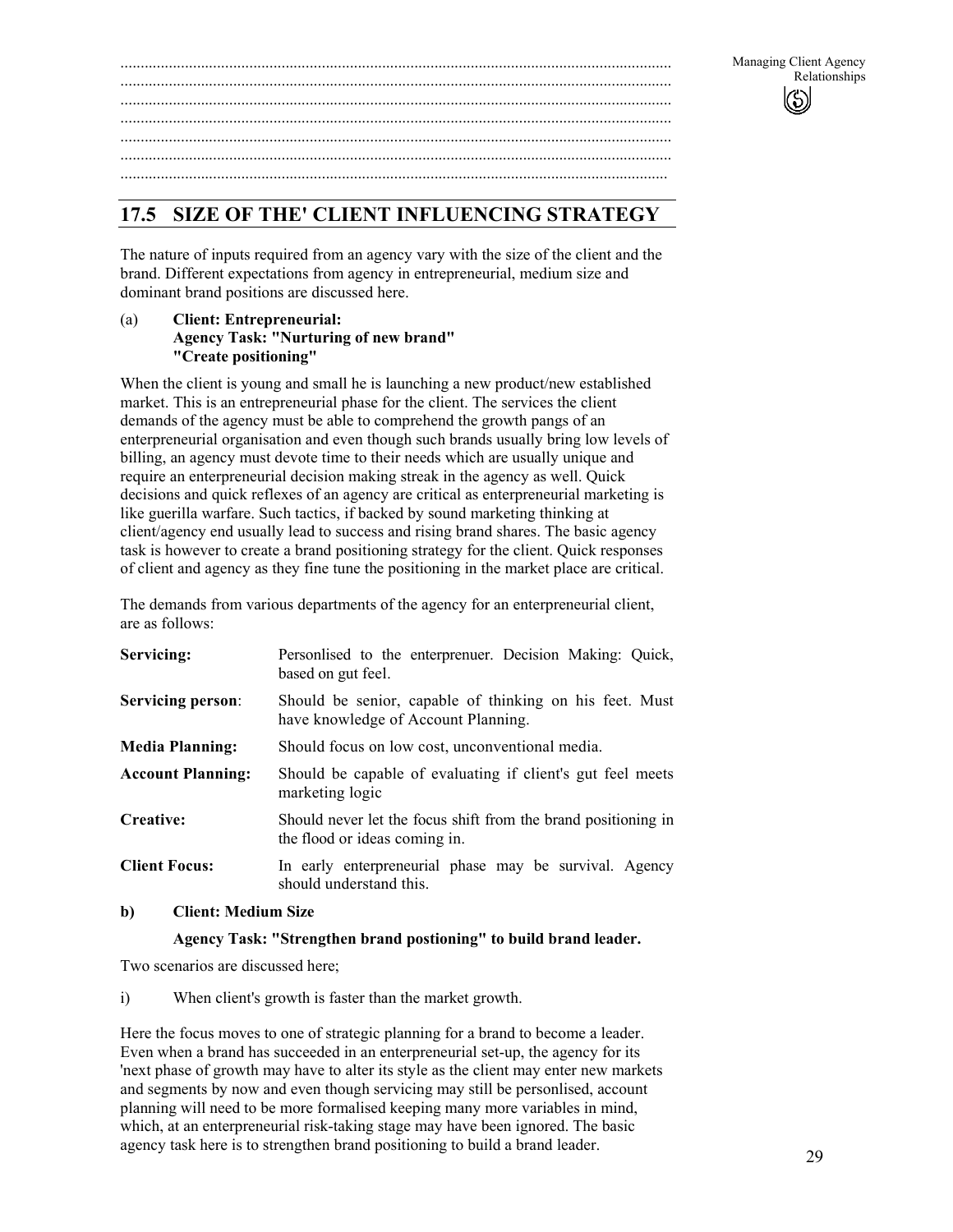### **ii) When market growth is faster than clients growth rate.**

Where a medium-size brand has been dormant for a long period of time in a market which is otherwise growing at a healthy rate, it may be useful for the agency to use some enterpreneurial concepts in both product and promotion design to make the brand an active player again. Repositioning of a brand becomes the major brand building task of the agency. The client should be motivated to relook at pricing and distribution strategies by the agency*.* 

The focus for different. departments of the agency for a medium size client are as follows:

| Servicing:               | May be personlised still. But agency should meet second lime<br>marketing people to receive market feedback directly (In non-<br>enterpreneurial situation: It is heirarchial &<br>partly<br>personlised). |  |  |  |  |  |  |  |  |  |  |
|--------------------------|------------------------------------------------------------------------------------------------------------------------------------------------------------------------------------------------------------|--|--|--|--|--|--|--|--|--|--|
| <b>Decision Making:</b>  | Agency should promote formalised decision making based on<br>Account Planning recommendations. To dilute focus on gut<br>feel only.                                                                        |  |  |  |  |  |  |  |  |  |  |
| <b>Media Planning:</b>   | Has to think of using mass media judiciously. For building<br>brand leaders, Media Dominance Strategy has to be worked<br>out.                                                                             |  |  |  |  |  |  |  |  |  |  |
| <b>Account Planning:</b> | Should be the key agency focus so as to heighten brand<br>positioning or to "reposition" a slow moving brand.                                                                                              |  |  |  |  |  |  |  |  |  |  |
| Creative:                | To make brand distinction totally different from others, it should<br>use media differently or design the message differently.                                                                             |  |  |  |  |  |  |  |  |  |  |
| <b>Client Focus:</b>     | It must be made long term here by agency advice.                                                                                                                                                           |  |  |  |  |  |  |  |  |  |  |

#### **c) Client: Market Leader**

### **Agency Task: "Maintaining" dominant brands**

When brands are dominating ones in their product category, and market share can be increased only marginally, with the category itself nearing maturity stage, the key function is of maintaining brand shares. The focus is on "pre-emptive" strategies and not "attacking" strategies. Competitors' strategies have to be pre-empted and defensive mechanisms worked out. Aggressive strategies at this stage may drain more financial resources than they can generate. The brand positioning has to be guarded here against imitators.

The focus of various departments of the agency for a large size client is outlined below:

| Servicing:               | Formal, following hierarchial structure.                                                                                          |  |  |  |  |  |  |  |
|--------------------------|-----------------------------------------------------------------------------------------------------------------------------------|--|--|--|--|--|--|--|
| <b>Decision Making:</b>  | Formalised.                                                                                                                       |  |  |  |  |  |  |  |
| <b>Media Planning:</b>   | The key input to strategy here is Market Intelligence (what the<br>competitors plan to do) so as to pre-empt. Client's marketing  |  |  |  |  |  |  |  |
|                          | has to participate in this.                                                                                                       |  |  |  |  |  |  |  |
| <b>Account Planning:</b> | Defensive strategy for brand position                                                                                             |  |  |  |  |  |  |  |
| <b>Creative:</b>         | Focussed for those target audiences which competitors are<br>planning to tap. In other media, reminder level to be<br>maintained. |  |  |  |  |  |  |  |
| <b>Client Focus:</b>     | Defensive for brand position and share offensive for<br>competitive threats.                                                      |  |  |  |  |  |  |  |

Viewing the above analysis according to the stage of the product life cycle of the product life cycle of the product would generate the following conclusion:

#### **A. "Create Brand Positioning"**

Enterpreneurial needs in servicing, planning and execution.

#### **B. "Strengthen Brand Position"**

Account planning needs dominant.

Or

If brand not moving well: " Reposition" it.

## **C. "Guard Positioning"**

Maintenance for dominant brands.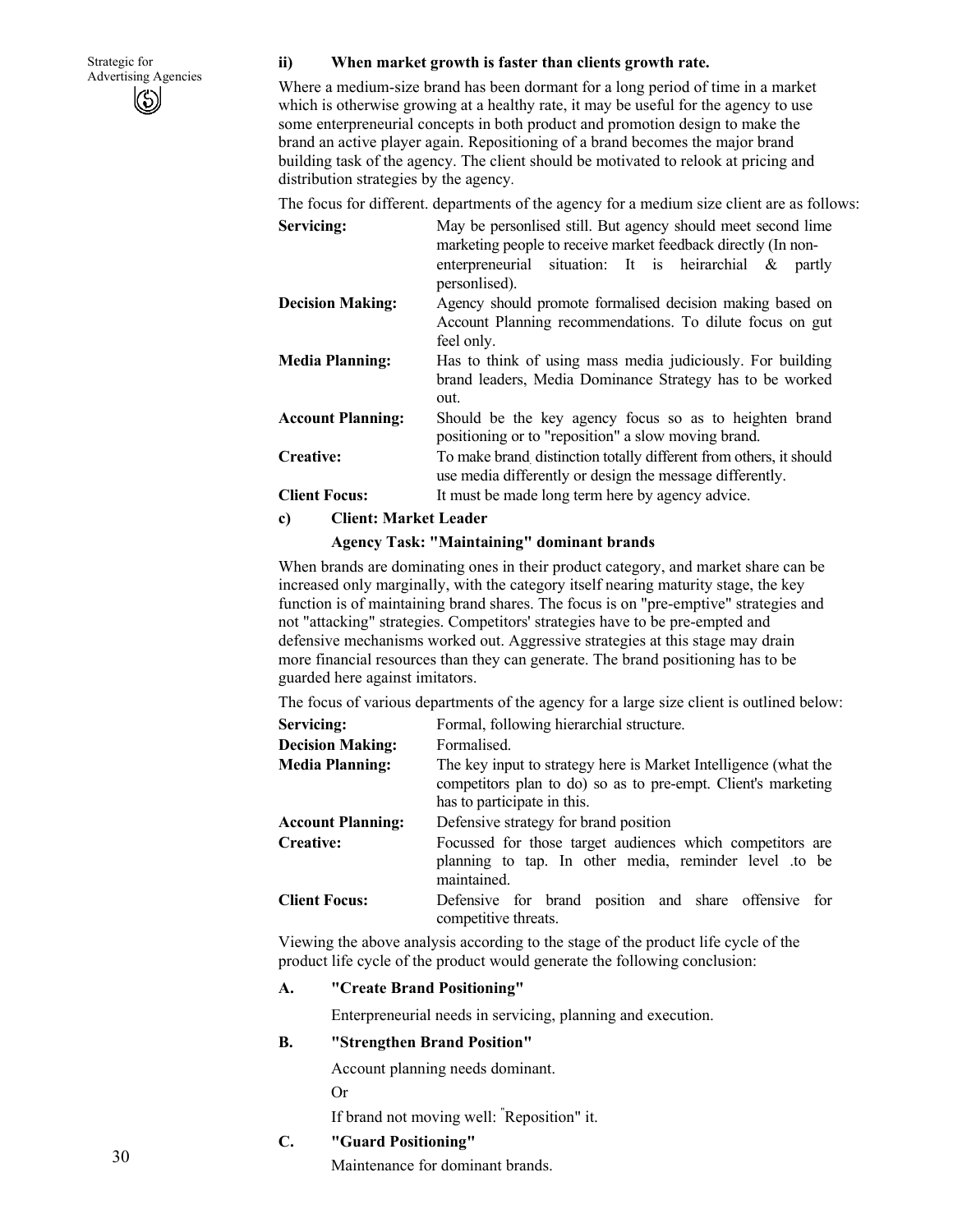Select an agency which caters to several clients. Analyse the `Agency Task' with respect to each type of client. How would you say the task varies between clients, if at all.

## **17.6 SIZE OF AGENCY INFLUENCING STRATEGY**

The strategy options for small, medium and large size agencies are discussed here.

### **The Small Size Agency**

Small agencies by their very size usually do not have very large brands to work on. The agency focus then largely becomes enterpreneurial, where the agency should have an ability to select clients whose products have a USP which is capable of becoming a benefit, highly desirable to a particular target audience in the market. At this stage, agency strategy involves a search for the right clients i.e. the agency should catch the enterpreneur who has a good product. The success of the brand then become the success of the agency. However, faulty selection and non-payment by the client is a risk. Hence mortality rate of small agencies is higher than for medium and large scale agencies. The other alternative strategy for a small size agency could be to offer some specialised services. Clients, irrespective of size, needing strengths in certain service areas would find such agencies useful. For example, agencies having good studio facilities could cater to clients who have needs of printing or other work requiring high quality artwork.

In case a small agency has a large brand, its revenues become largely dependent on the brand. This is both a constraint and an opportunity. The constraint is that the brand portfolio of the agency is very narrow. Hence the agency could become over dependent on the brand. Such dependence may hamper giving professional advice, especially when it is unpleasant for the client. The opportunity is that the success of the brand is the key of the agency's success. If the agency realises this fully and establishes a healthy professional working relationship with the client it could be mutually very beneficial. The agency would devote its fullest energies to the success of the brand, giving a growing brand the attention it deserves. In the long run, it would be advisable for the agency to diversify its client mix, for recessionary market conditions in the agency's major brands market and subsequent financial involvement would be unmanageable for a small agency.

#### **Medium Size Agencies**

A medium size agency **should invest in tomorrow** with small brands that it builds into leaders. It should have a **balanced client mix**. With more than a couple of brand leaders bringing the front, half a dozen or more, major brand players in their market and handful of small clients who have a potential for becoming leaders tomorrow. The advantage of the medium size agency is clear. It is neither too big to be unaffected by a change in any client's health nor is it too small to avoid offering comprehensive advertising services. Its product portfolio, should consist of "today's bread winners" who are some large brands as well as "tomorrows bread winners" which are small brands the agency is nurturing to become brand leaders. The key benefit a medium size agency offers its clients (its positioning statement) is that it is not too big for its clients to lack personalised agency attention. Neither is it too small to avoid investing in full fledged infrastructural support services. Therefore it can claim to offer the best of both worlds to a client.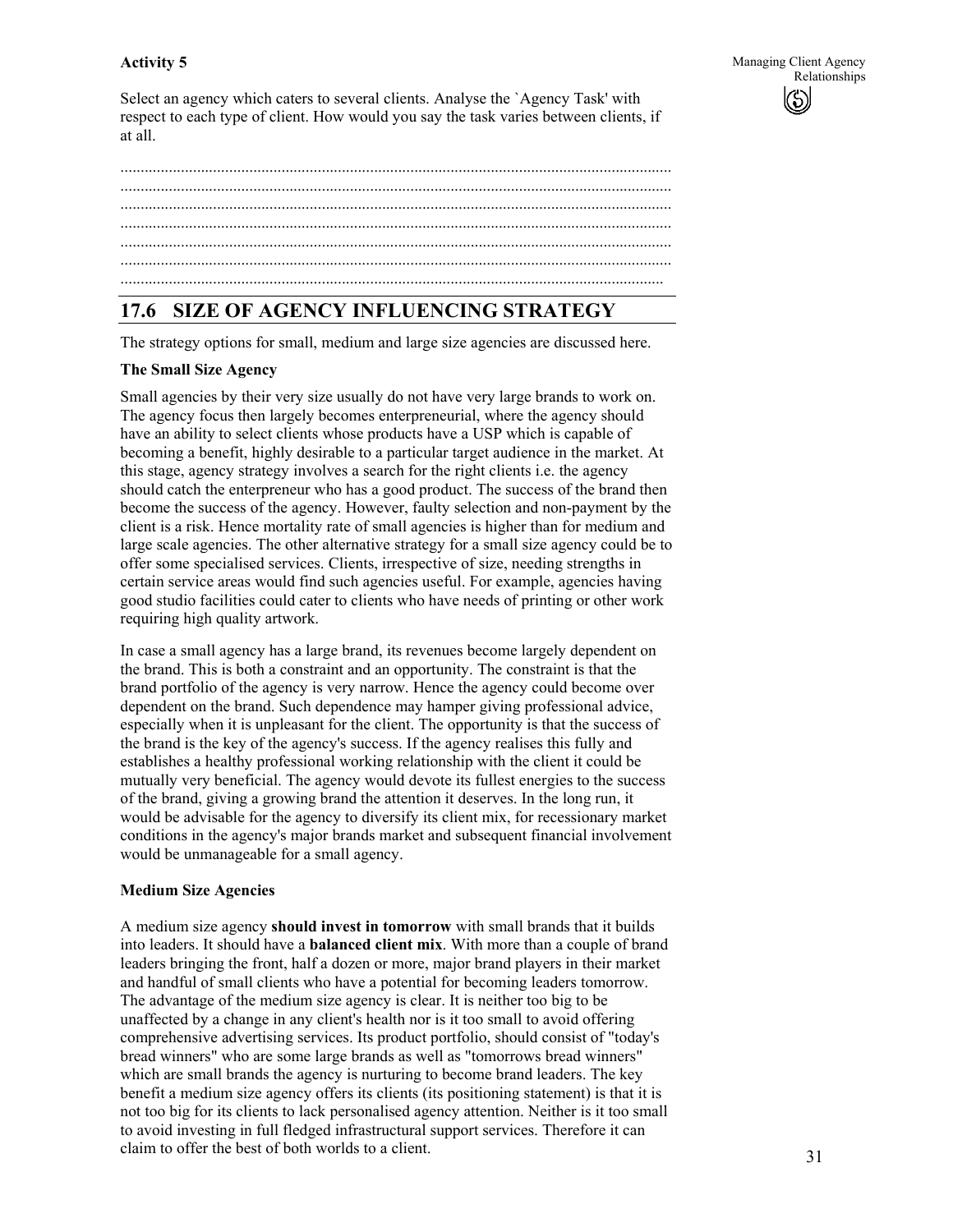#### **Large size agencies**

A large agency must heighten its positioning as a leader. This can be done by setting industry standards. A leading agency, for example, produced an Urban Market Index and Rural Market Index which not only helps other agencies but also clients in their planning. Another strategy is to help in creating better training facilities to train professionals for advertising. This creates goodwill as many students may move to client organisations. It also helps to attract the best talent, hence preservsing the preeminent place for the agency in the long run. This could also he clone through organising seminars for both agencies and clients. Yet another strategy could be to create industry standards in auxiliary services like market research by setting up independent companies to handle these services. Such services can be used by both clients, and other agencies. The basic strategy is to help improve the quality of inputs for the advertising profession. The leading brands naturally choose the largest agencies. Hence a large agency's client list reads like a who's who of brands. The advantages of such a scenario are obvious. The disadvantaes need looking at. Due to the size of such agencies, it becomes unviable to handle brands who generate turnovers below a certain size. This leads the " innovator enterpreneurs" who are creating new product categories and attacking new markets to look elsewhere. It therefore makes eminent sense for large agencies to set up smaller "slater" agencies who can not only handle such clients but can also pick up competitive brands to the parent agency' s brands. The latter is identical to a "multi branding" strategy used by dominant companies to maximise market share in large markets. The launch strategy for these "sister" agencies could well be a positioning stance that is the antithesis to the larger parent agency. If the larger agency is perceived as one following classical rules of advertising, "the sister agency could well he a maverick". This would get both type of clients and brands and diversify the produc/client mix of the group. Such an antithesis positioning would be useful when a larger growing segment of brands have a potential of succeeding using such a positioning stance. Usually the antithesis positioning of the smaller agency is "better servicing" , "more time for client" etc. The positioning also reflects itself in clients chosen: they could he smaller say retail v/s manufacturers etc.

#### **Activity 6**

Select an agency, who has a market leader in any product/service category as a client. How does this agency enable the market leader to maintain dominant position; offset competitive threats.

### **Activity 7**

In attempting the activities of this chapter, you have studied different types of agencies. Segment these according to sizes, small, medium and large and analyse the kind of growth strategies followed by each of them. Comment upon the variance in strategies followed.

......................................................................................................................................... ......................................................................................................................................... ......................................................................................................................................... ......................................................................................................................................... ......................................................................................................................................... ......................................................................................................................................... .........................................................................................................................................